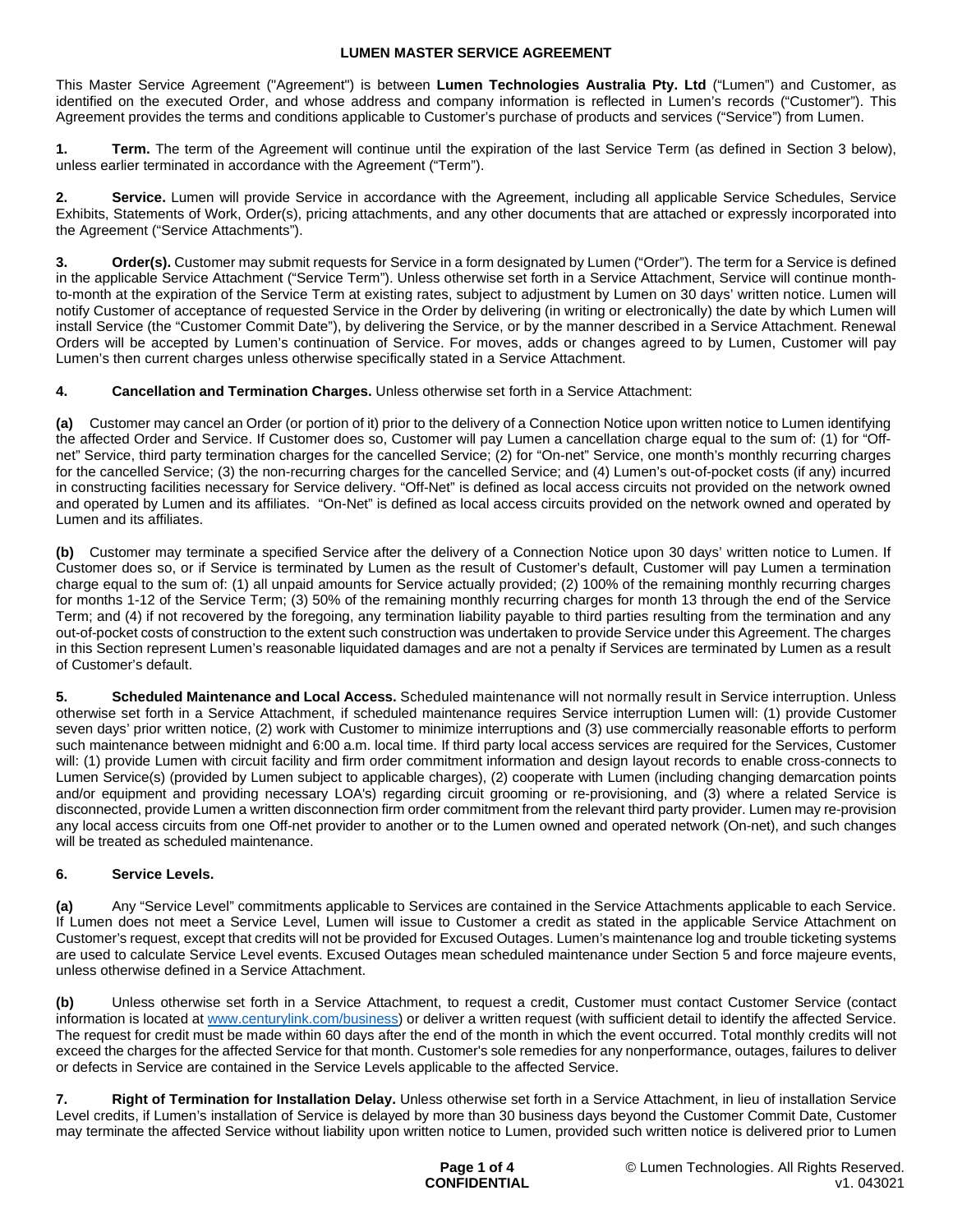delivering a Connection Notice for the affected Service. This Section will not apply where Lumen is constructing facilities to a new location not previously served by Lumen.

## **8. Default; Suspension.**

**(a)** If (a) Customer fails to make any payment when due and such failure continues for five business days after Lumen's written notice, or (b) either party fails to observe or perform any other material term of this Agreement and such failure continues for 30 days after the other party's written notice, then the non-defaulting party may: (i) terminate this Agreement and/or any Order, in whole or in part, and/or (ii) subject to Sections 9.1 (Damages Limitations) and 6 (Service Levels), pursue any remedies it may have at law or in equity.

**(b) Suspension.** If Lumen is entitled to terminate this Agreement and/or any Order, Lumen may, without prejudice to its right to terminate this Agreement or any Order, suspend, in whole or in part, Customer's Service(s) until the failure or default is cured. Customer will be liable for all charges in respect of the suspended Service during any period of suspension.

## **9. Liabilities and Disclaimers.**

**9.1 Damages Limitations. (A)** Nothing in this Agreement will be construed as limiting the liability of either party for, (i) personal injury or death resulting from the negligence of a party or its employees, and (ii) any liability of either party which cannot be excluded by law **(B)** Neither party will be liable for any loss (whether direct or indirect) of profits, revenues, goodwill, anticipated savings, business or data, or any indirect, incidental, special, consequential, exemplary or punitive damages arising out of the performance or failure to perform under this Agreement or any Order. **(C)** Subject to 9.1(A) and (B), unless set out otherwise in a Service Attachment, Lumen's total aggregate liability in respect of any and all claims, losses or damages during the Term of the Agreement, whether arising from tort (including negligence), breach of contract, breach of warranty or otherwise under or in connection with this Agreement will in no event exceed 100% of all charges paid during the 12 month period immediately prior to which the relevant claim arises.

**9.2 Disclaimer of Warranties.** LUMEN MAKES NO WARRANTIES OR REPRESENTATIONS, EXPRESS OR IMPLIED, EITHER IN FACT OR BY OPERATION OF LAW, STATUTORY OR OTHERWISE, INCLUDING WARRANTIES OF MERCHANTABILITY OR FITNESS FOR A PARTICULAR USE, EXCEPT THOSE EXPRESSLY SET FORTH IN THIS AGREEMENT OR ANY APPLICABLE SERVICE ATTACHMENT.

## **10. Billing and Payment.**

**10.1 Commencement of Billing.** Unless otherwise set forth in a Service Attachment, Lumen will deliver written or electronic notice (a "Connection Notice") to Customer when Service is installed, at which time billing will commence ("Service Commencement Date"). If Customer notifies Lumen within three days after delivery of the Connection Notice that Service is not functioning properly, Lumen will correct any deficiencies and, upon Customer's request, credit Customer's account in the amount of 1/30 of the applicable monthly recurring charge (MRC) for each day the Service did not function properly. If Lumen cannot complete installation due to Customer delay or inaction, Lumen may begin charging Customer for the Service, and Customer will pay such charges.

**10.2 Payment of Invoices and Disputes.** Unless otherwise set forth in a Service Attachment, invoices are delivered or made available monthly and due 30 days after the invoice date. Fixed charges are billed in advance and usage-based charges are billed in arrears. Customer's payments to Lumen must be made in the currency stated on the invoice and via the payment method designated by Lumen. Lumen may charge administrative fees where Customer's payment and invoice preferences deviate from Lumen's standard practices. Past due amounts bear interest at 1.5% per month or the highest rate allowed by law (whichever is less). Lumen may charge Customer reasonable attorneys' fees and any third-party collection costs Lumen incurs in collecting such amounts. Customer is responsible for all charges regarding the Service, even if incurred as the result of unauthorized use. If Customer reasonably disputes an invoice, Customer must pay the undisputed amount and submit written notice of the disputed amount (with details of the nature of the dispute and the Services and invoice(s) disputed). Disputes must be submitted in writing within 90 days from the date of the invoice. If Lumen determines in good faith that a disputed charge was billed correctly, Customer must pay such amounts within 10 days after Lumen provides notice of such determination. Customer may not offset disputed amounts from one invoice against payments due on the same or another account.

**10.3 Taxes and Fees.** Customer is responsible for all taxes and fees arising in any jurisdiction imposed on Customer, Lumen, or a Lumen affiliate incident to the provision, sale or use of Service. This includes value added, consumption, sales, use, gross receipts, withholding, excise, ad valorem, franchise or other taxes, fees, duties or surcharges (e.g., regulatory and emergency service call number surcharges), along with similar charges stated in a Service Attachment (collectively "Taxes and Fees"). This does not include taxes based on Lumen's net income. Some Taxes and Fees, and costs of administering them, are recovered through a percentage surcharge(s) on the charges for Service. If Customer is required by law to make any deduction or withholding of withholding Taxes from any payment due under this Agreement to Lumen, then, Customer must increase the gross amount payable so that, after any deduction or withholding for such withholding Taxes, the net amount paid to Lumen will not be less than Lumen would have received had no such deduction or withholding been required. Charges for Service are exclusive of Taxes and Fees. Customer may present Lumen with an exemption certificate that eliminates Lumen's obligation to pay certain Taxes and Fees. The exemption will apply prospectively. For additional details on taxes and surcharges that are assessed, visit [www.lumen.com/taxes](http://www.lumen.com/taxes).

**10.4 Credit Approval and Deposits.** Customer will provide Lumen with credit information as requested. Lumen may require Customer to make a deposit as a condition of Lumen's acceptance of any Order or continuation of: (a) usage-based Services; or (b) nonusage based Service where Customer fails to timely pay Lumen under this Agreement or Lumen reasonably determines that Customer

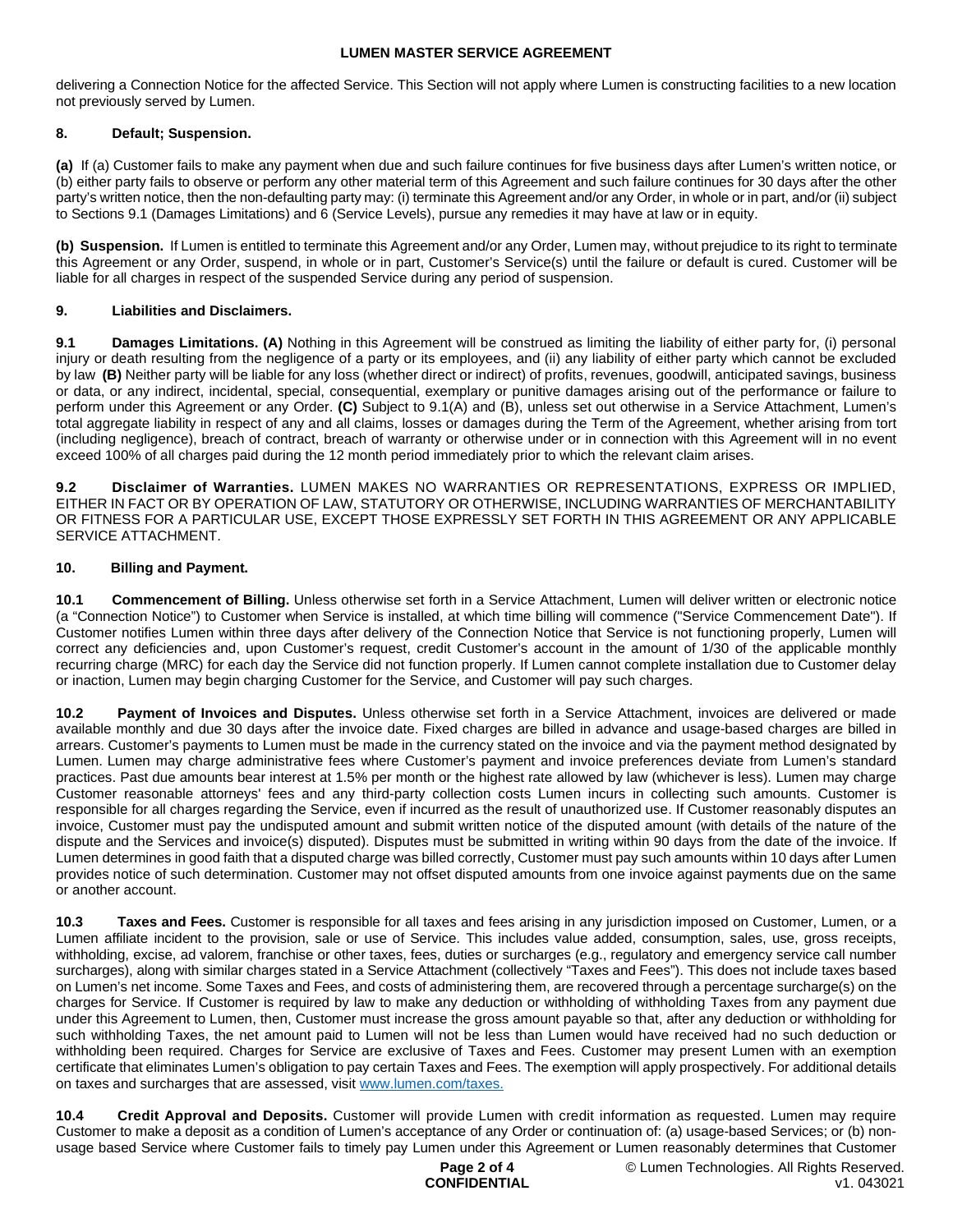has had an adverse change in financial condition. Deposits will not exceed two months' estimated charges for Service and are due upon Lumen's written request. When Service is discontinued, the deposit will be credited to Customer's account and the balance refunded.

## **10.5 Regulatory and Legal Changes; Sanctions.**

**(a)** If changes in applicable law, regulation, rule or order materially affect delivery of Service, the parties will negotiate appropriate changes to this Agreement. If the parties cannot reach agreement within 30 days after Lumen's notice requesting renegotiation, Lumen may, on a prospective basis after such 30-day period, pass any increased delivery costs on to Customer. If Lumen does so, Customer may terminate the affected Service on notice to Lumen delivered within 30 days of the cost increase taking effect.

**(b)** If any type of economic, trade or other governmental or transnational sanction that applies to the performance of Lumen's obligations under this Agreement or to Customer's use or permitted resale of a Service, Lumen may immediately terminate the affected Service without liability, upon written notice to Customer.

**11. Customer Premises; Title to Equipment.** If access to non-Lumen facilities is required for the installation, maintenance, grooming, movement, upgrade and/or removal of Lumen network or equipment, Customer will, at its expense: (a) secure such right of access and (b) arrange for the provision and maintenance of power and HVAC as needed for the proper operation of such equipment and network. Title to Lumen-provided equipment (including software) remains with Lumen. Customer will not create or permit to be created any encumbrances on Lumen-provided equipment.

**12. Acceptable Use Policy.** Customer must comply with the Acceptable Use Policy ("AUP"), which is available at https://www.centurylink.com/aboutus/legal/acceptable-use-policy.html, for Services purchased under this Agreement. Lumen may reasonably modify this policy to ensure compliance with applicable laws and regulations and to protect Lumen's network and customers. If Customer will use the Services to process personal data subject to privacy or data protection law that requires specific terms in place with service providers, Customer is responsible for requesting such terms from Lumen.

**13. International Services.** For Services provided in other countries, Customer or its local affiliate may be required to enter into a separate local country addendum/agreement (as approved by local authorities) ("LCA") with the respective Lumen affiliate that provides the local Service(s). Such Lumen affiliate will invoice Customer or its local affiliate for the respective local Service(s).

## **14. General Terms.**

**14.1 Force Majeure**. Neither party will be liable, nor will any credit allowance or other remedy be extended, for any failure of performance or equipment due to causes beyond such party's reasonable control ("force majeure event").

**14.2 Assignment and Resale.** Neither party may assign its rights or obligations under this Agreement or any Service Attachment without the prior written consent of the other party, which will not be unreasonably withheld. However, either party may assign its rights and obligations under this Agreement or any Order without the consent of the other party: (1) to any subsidiary, parent, or affiliate that controls, is controlled by, or is under common control with that party; (2) pursuant to the sale or transfer of substantially all of the business or relevant assets of that party; or (3) pursuant to any financing, merger, or reorganization of that party. This Agreement and all Service Attachments will apply to any permitted transferees or assignees. Any assignee of Customer must have a financial standing and creditworthiness equal to or better than Customer's. Unless otherwise set forth in a Service Attachment, Customer may provide Service to third parties or use the Services in connection with goods or services provided by Customer to third parties ("Customer Provided Services"). Customer will indemnify, defend and hold Lumen and its affiliates harmless from any claims arising from or related to any Customer Provided Services. If Customer sells telecommunications services, Customer certifies that it has filed all required documentation and will at all times have the requisite authority with appropriate regulatory agencies respecting the same. Nothing in this Agreement confers upon any third party any right, benefit or remedy.

**14.3 Affiliates.** Lumen may use a Lumen affiliate or a third party to provide Service to Customer, but Lumen will remain responsible to Customer for Service delivery and performance. Customer's affiliates may purchase Service under this Agreement, and Customer will be jointly and severally liable for all claims and liabilities related to Service ordered by any Customer affiliate.

**14.4 Notices.** Notices will be in writing and deemed received if delivered personally, sent via facsimile, pre-paid overnight courier, electronic mail (if an e-mail address is provided below) or sent by U.S. Postal Service or First Class International Post. Unless otherwise provided for in a Service Attachment, requests for disconnection of Service (other than for default) must be submitted to Lumen via Customer's portal at <https://www.centurylink.com/business/login/> or via the following website / link: [https://www.lumen.com/help/en](https://www.lumen.com/help/en-us/disconnects.html)[us/disconnects.html and will be effective 30 days after receipt \(or such longer period set forth in a Service Attachment\). Notices for billing](https://www.lumen.com/help/en-us/disconnects.html)  inquiries/disputes or requests for Service Level credits must be submitted to Lumen via Customer's portal at <https://www.centurylink.com/business/login/>or via Email at: [billing@lumen.com](mailto:billing@lumen.com). Customer failure to follow this process and/or provide complete information may result in continued charges that will not be credited. All legal notices will be addressed to Lumen at: 3 Irving Road #06-01, Tai Seng Centre, Singapore 369522 Attn: Legal Department; and to any electronic or physical address of Customer as provided in the Agreement or in its absence, to Customer's address identified on the Order or as reflected in Lumen's records, Attn. General Counsel.

**14.5 Confidentiality.** Neither party will: (a) disclose any of the terms of the Agreement; or (b) disclose or use (except as expressly permitted by, or required to achieve the purposes of, the Agreement) the Confidential Information received from the other party. A party may disclose Confidential Information if required to do so by a governmental agency, by operation of law, or if necessary in any proceeding

#### **Page 3 of 4 CONFIDENTIAL**